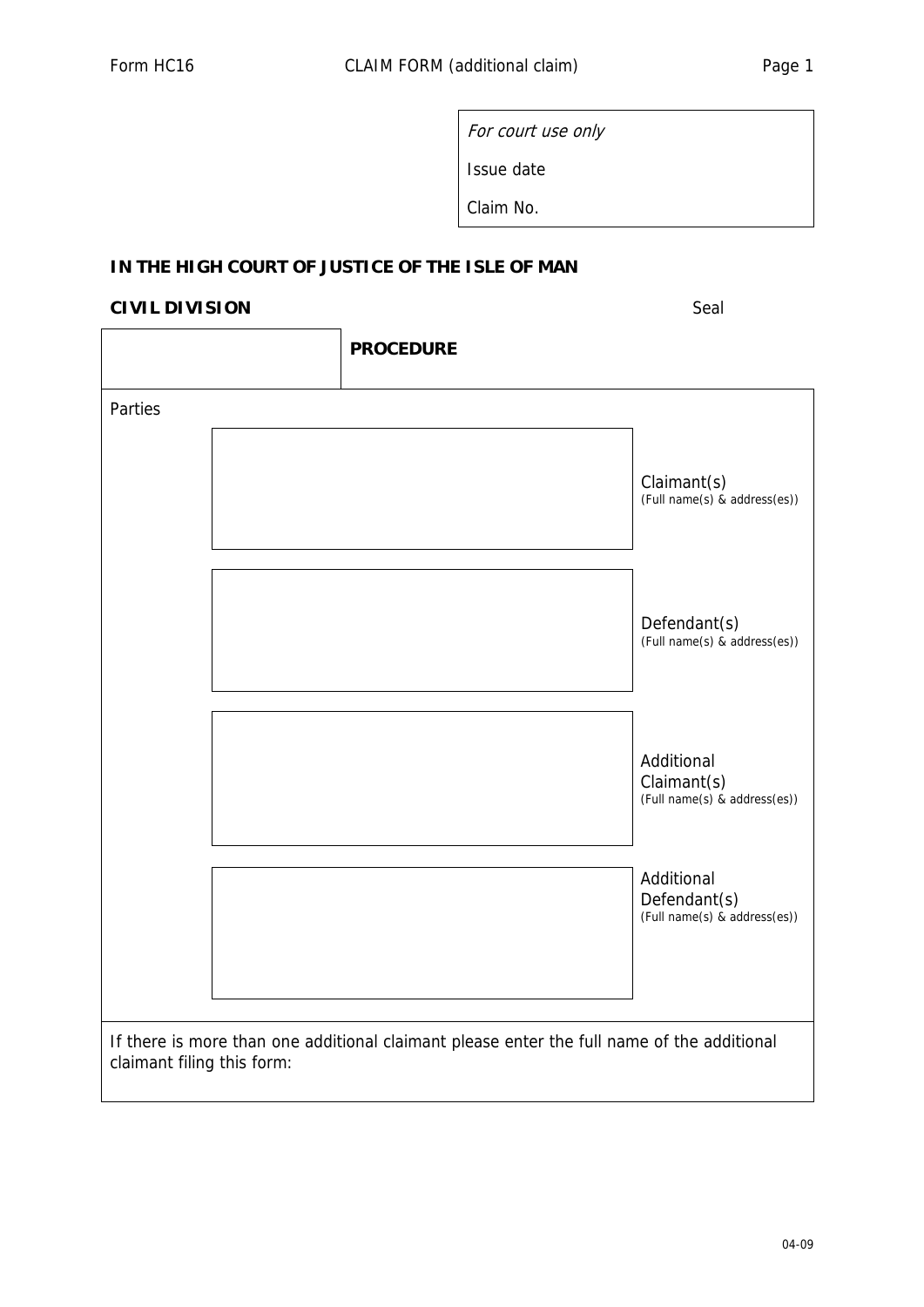Brief details of claim (use numbered paragraphs)

Value of claim Value of claim (excluding interest, fees & costs)

| Name and address (including postcode)                                        |                  |       |
|------------------------------------------------------------------------------|------------------|-------|
| of additional defendant(s) on whom copy<br>of the claim form is to be served | Amount claimed   |       |
|                                                                              | Court fee        |       |
|                                                                              | Advocate's costs |       |
|                                                                              | Total amount     | £0.00 |

| Particulars of claim<br>(Use numbered paragraphs)                                                                    |
|----------------------------------------------------------------------------------------------------------------------|
|                                                                                                                      |
|                                                                                                                      |
|                                                                                                                      |
|                                                                                                                      |
|                                                                                                                      |
| If you need to continue on a separate sheet please use the prescribed form - 'HCC CONTINUATION<br>SHEET <sup>'</sup> |